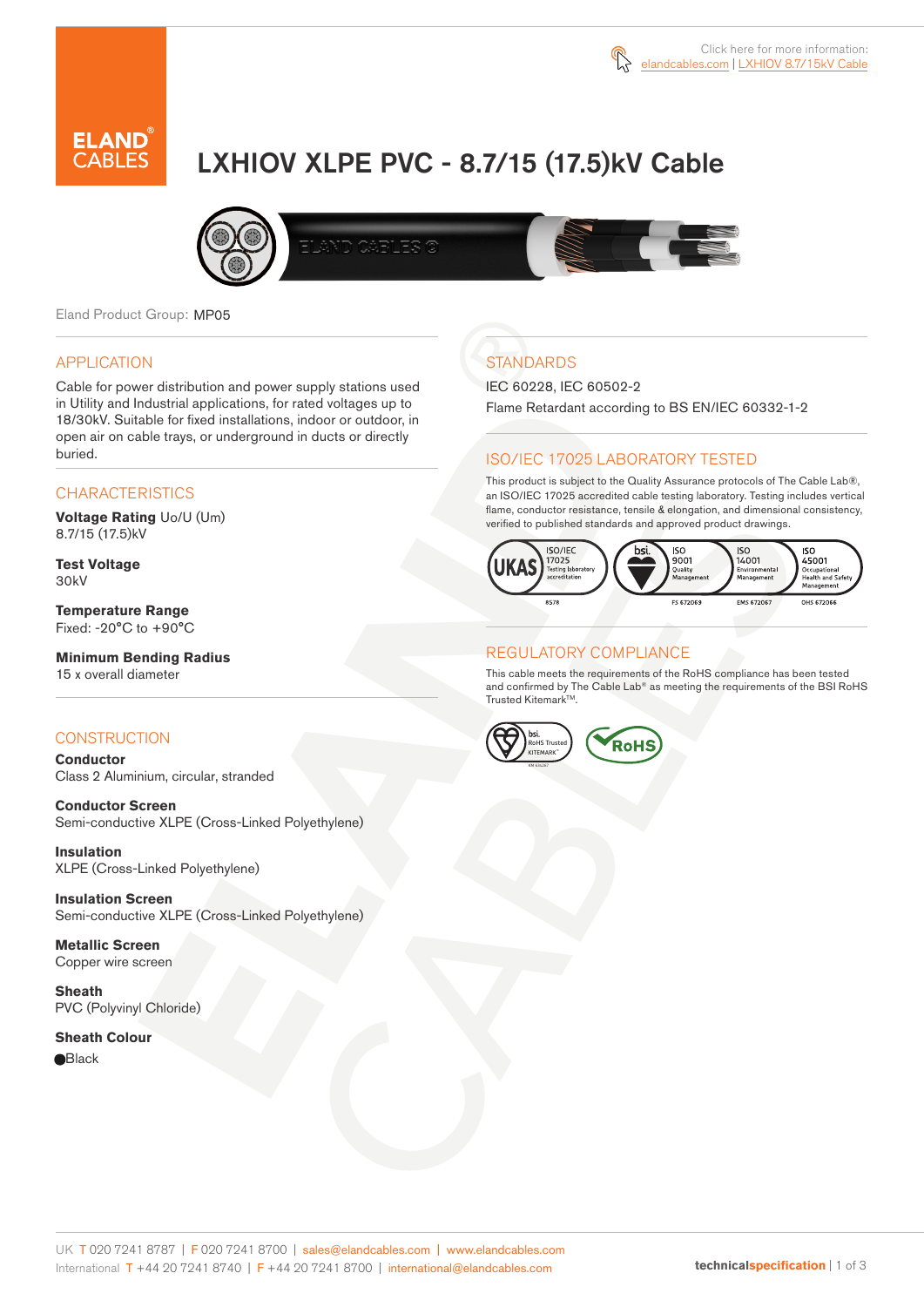

### DIMENSIONS

| ELAND PART NO. | NO. OF<br>CORES | <b>CONDUCTOR NOMINAL</b><br><b>CROSS SECTIONAL AREA</b><br>mm <sup>2</sup> | NOMINAL DIAMETER<br><b>OVER INSULATION</b><br>mm | <b>NOMINAL</b><br><b>OVERALL DIAMETER</b><br>mm | <b>NOMINAL</b><br><b>WEIGHT</b><br>kg/km |
|----------------|-----------------|----------------------------------------------------------------------------|--------------------------------------------------|-------------------------------------------------|------------------------------------------|
| MP0515K01025   | $\mathbf{1}$    | 25                                                                         | 17.0                                             | 24.5                                            | 665                                      |
| MP0515K01035   | 1               | 35                                                                         | 18.0                                             | 25.5                                            | 720                                      |
| MP0515K01050   | $\mathbf{1}$    | 50                                                                         | 19.0                                             | 26.5                                            | 785                                      |
| MP0515K01070   | $\mathbf{1}$    | 70                                                                         | 20.5                                             | 28.5                                            | 900                                      |
| MP0515K01095   | $\mathbf{1}$    | 95                                                                         | 22.5                                             | 30.0                                            | 1020                                     |
| MP0515K01120   | 1               | 120                                                                        | 24.0                                             | 32.0                                            | 1160                                     |
| MP0515K01150   | $\mathbf{1}$    | 150                                                                        | 25.5                                             | 33.5                                            | 1270                                     |
| MP0515K01185   | $\mathbf{1}$    | 185                                                                        | 27.0                                             | 35.0                                            | 1435                                     |
| MP0515K01240   | $\mathbf{1}$    | 240                                                                        | 29.0                                             | 37.5                                            | 1665                                     |
| MP0515K01300   | $\mathbf{1}$    | 300                                                                        | 32.0                                             | 40.5                                            | 1915                                     |
| MP0515K01400   | $\mathbf{1}$    | 400                                                                        | 35.0                                             | 43.5                                            | 2270                                     |
| MP0515K01500   | $\mathbf{1}$    | 500                                                                        | 38.0                                             | 46.5                                            | 2655                                     |
| MP0515K01600   | $\mathbf{1}$    | 630                                                                        | 42.5                                             | 51.5                                            | 3240                                     |
| MP0515K03025   | 3               | 25                                                                         | 17.0                                             | 49.0                                            | 2665                                     |
| MP0515K03035   | 3               | 35                                                                         | 18.0                                             | 51.5                                            | 2905                                     |
| MP0515K03050   | 3               | 50                                                                         | 19.0                                             | 54.0                                            | 3210                                     |
| MP0515K03070   | 3               | 70                                                                         | 20.5                                             | 58.0                                            | 3650                                     |
| MP0515K03095   | 3               | 95                                                                         | 22.5                                             | 61.5                                            | 4210                                     |
| MP0515K03120   | 3               | 120                                                                        | 24.0                                             | 65.5                                            | 4725                                     |
| MP0515K03150   | 3               | 150                                                                        | 25.5                                             | 68.5                                            | 5285                                     |
| MP0515K03185   | 3               | 185                                                                        | 27.0                                             | 72.0                                            | 5835                                     |
| MP0515K03240   | 3               | 240                                                                        | 29.0                                             | 77.5                                            | 6830                                     |
| MP0515K03300   | 3               | 300                                                                        | 32.0                                             | 84.0                                            | 7965                                     |
| MP0515K03400   | 3               | 400                                                                        | 35.0                                             | 90.5                                            | 9390                                     |

# ELECTRICAL CHARACTERISTICS

| NO. OF<br>CORES | <b>CONDUCTOR</b><br><b>NOMINAL CROSS</b><br><b>SECTIONAL AREA</b> | CONDUCTOR MAXIMUM<br><b>SHORT CIRCUIT</b><br><b>CURRENT T=1S</b> | CONDUCTOR DC<br>RESISTANCE AT 20°C<br>ohm/km | <b>INDUCTANCE</b><br>mH/km | <b>CAPACITANCE</b><br>µF/km | <b>CURRENT CARRYING CAPACITY</b><br>Amps |               |
|-----------------|-------------------------------------------------------------------|------------------------------------------------------------------|----------------------------------------------|----------------------------|-----------------------------|------------------------------------------|---------------|
|                 | mm <sup>2</sup>                                                   | kA                                                               |                                              |                            |                             | In Air                                   | <b>Buried</b> |
|                 | 25                                                                | 2.4                                                              | 1.2000                                       | 0.45                       | 0.18                        | 126                                      | 124           |
|                 | 35                                                                | 3.3                                                              | 0.8680                                       | 0.43                       | 0.19                        | 152                                      | 148           |
|                 | 50                                                                | 4.7                                                              | 0.6410                                       | 0.41                       | 0.21                        | 182                                      | 175           |
|                 | 70                                                                | 6.6                                                              | 0.4430                                       | 0.38                       | 0.24                        | 228                                      | 215           |
|                 | 95                                                                | 9.0                                                              | 0.3200                                       | 0.36                       | 0.27                        | 277                                      | 257           |
|                 | 120                                                               | 11.3                                                             | 0.2530                                       | 0.35                       | 0.29                        | 322                                      | 294           |
| $\mathbf{1}$    | 150                                                               | 14.2                                                             | 0.2060                                       | 0.34                       | 0.31                        | 365                                      | 330           |
|                 | 185                                                               | 17.5                                                             | 0.1640                                       | 0.33                       | 0.34                        | 419                                      | 373           |
| $\mathbf{1}$    | 240                                                               | 22.7                                                             | 0.1250                                       | 0.32                       | 0.37                        | 496                                      | 434           |
|                 | 300                                                               | 28.3                                                             | 0.1000                                       | 0.30                       | 0.42                        | 577                                      | 494           |
|                 | 400                                                               | 37.8                                                             | 0.0778                                       | 0.29                       | 0.46                        | 675                                      | 566           |
|                 | 500                                                               | 47.2                                                             | 0.0605                                       | 0.29                       | 0.51                        | 787                                      | 648           |
|                 | 630                                                               | 59.5                                                             | 0.0469                                       | 0.27                       | 0.58                        | 929                                      | 745           |
| 3               | 25                                                                | 2.4                                                              | 1.2000                                       | 0.43                       | 0.18                        | 142                                      | 115           |
| 3               | 35                                                                | 3.3                                                              | 0.8680                                       | 0.41                       | 0.19                        | 170                                      | 136           |
| 3               | 50                                                                | 4.7                                                              | 0.6410                                       | 0.39                       | 0.21                        | 204                                      | 162           |
| 3               | 70                                                                | 6.6                                                              | 0.4430                                       | 0.36                       | 0.24                        | 253                                      | 198           |

The information contained within this datasheet is for guidance only and is subject to change without notice or liability. All the information is provided in good faith and is believed to be correct at the time of publication. When selecting cable accessories, please note that actual cable dimensions may vary due to manufacturing tolerances.